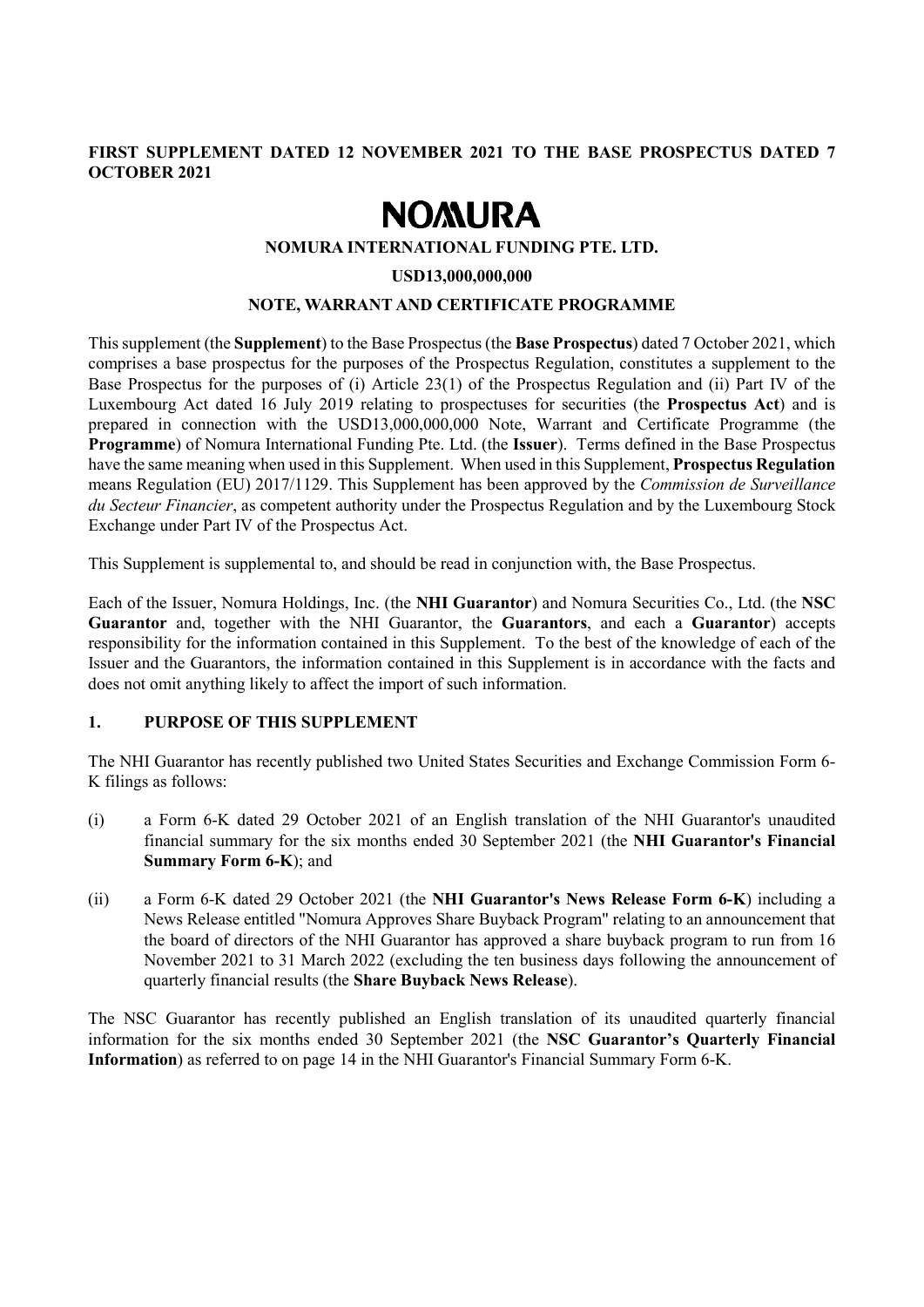The purpose of this Supplement is (a) to incorporate by reference the NHI Guarantor's Financial Summary Form 6-K, (b) to incorporate by reference the Share Buyback News Release, (c) to incorporate by reference the NSC Guarantor's Quarterly Financial Information and (d) to update the significant change statements in relation to the Guarantors.

## **2. PUBLICATION OF THE NHI GUARANTOR'S FINANCIAL SUMMARY FORM 6-K**

The NHI Guarantor has recently published the NHI Guarantor's Financial Summary Form 6-K.

A copy of the NHI Guarantor's Financial Summary Form 6-K is available at:

[https://www.nomuraholdings.com/investor/library/sec/6k/211029/211029\\_1.pdf](https://www.nomuraholdings.com/investor/library/sec/6k/211029/211029_1.pdf)

By virtue of this Supplement, the NHI Guarantor's Financial Summary Form 6-K is incorporated by reference in, and forms part of, the Base Prospectus.

As such:

- (i) the following text shall be added on page 106 of the Base Prospectus immediately following the existing paragraph (s):
	- " $(t)$  the Form 6-K of the NHI Guarantor dated 29 October 2021, of an English translation of the NHI Guarantor's unaudited financial summary for the six months ended 30 September 2021 (but excluding any documents incorporated therein) (available at [https://www.nomuraholdings.com/investor/library/sec/6k/211029/211029\\_1.pdf\)](https://www.nomuraholdings.com/investor/library/sec/6k/211029/211029_1.pdf);"; and
- (ii) the following additional section shall be added at the end of the Nomura Holdings, Inc. section of the table of cross-references which ends on page 108 of the Base Prospectus:

| Form 6-K for the six months ended 30 September 2021                   |              |  |
|-----------------------------------------------------------------------|--------------|--|
| Consolidated Balance Sheets (Unaudited)                               | Pages 6 to 7 |  |
| Consolidated Statements of Income (Unaudited)                         | Page 8       |  |
| Consolidated Statements of Comprehensive Income<br>(Unaudited)        | Page 9       |  |
| Note with respect to the Assumption as a Going<br>Concern (Unaudited) | Page 9       |  |
| Segment Information – Operating<br>Segment<br>(Unaudited)             | Page 10      |  |
| Significant Changes in Equity (Unaudited)                             | Page 11      |  |

# **3. PUBLICATION OF THE NHI GUARANTOR'S NEWS RELEASE FORM 6-K**

The NHI Guarantor has recently published the NHI Guarantor's News Release Form 6-K.

A copy of the NHI Guarantor's News Release Form 6-K is available at:

[https://www.nomuraholdings.com/investor/library/sec/6k/211029/211029\\_2.pdf](https://www.nomuraholdings.com/investor/library/sec/6k/211029/211029_2.pdf)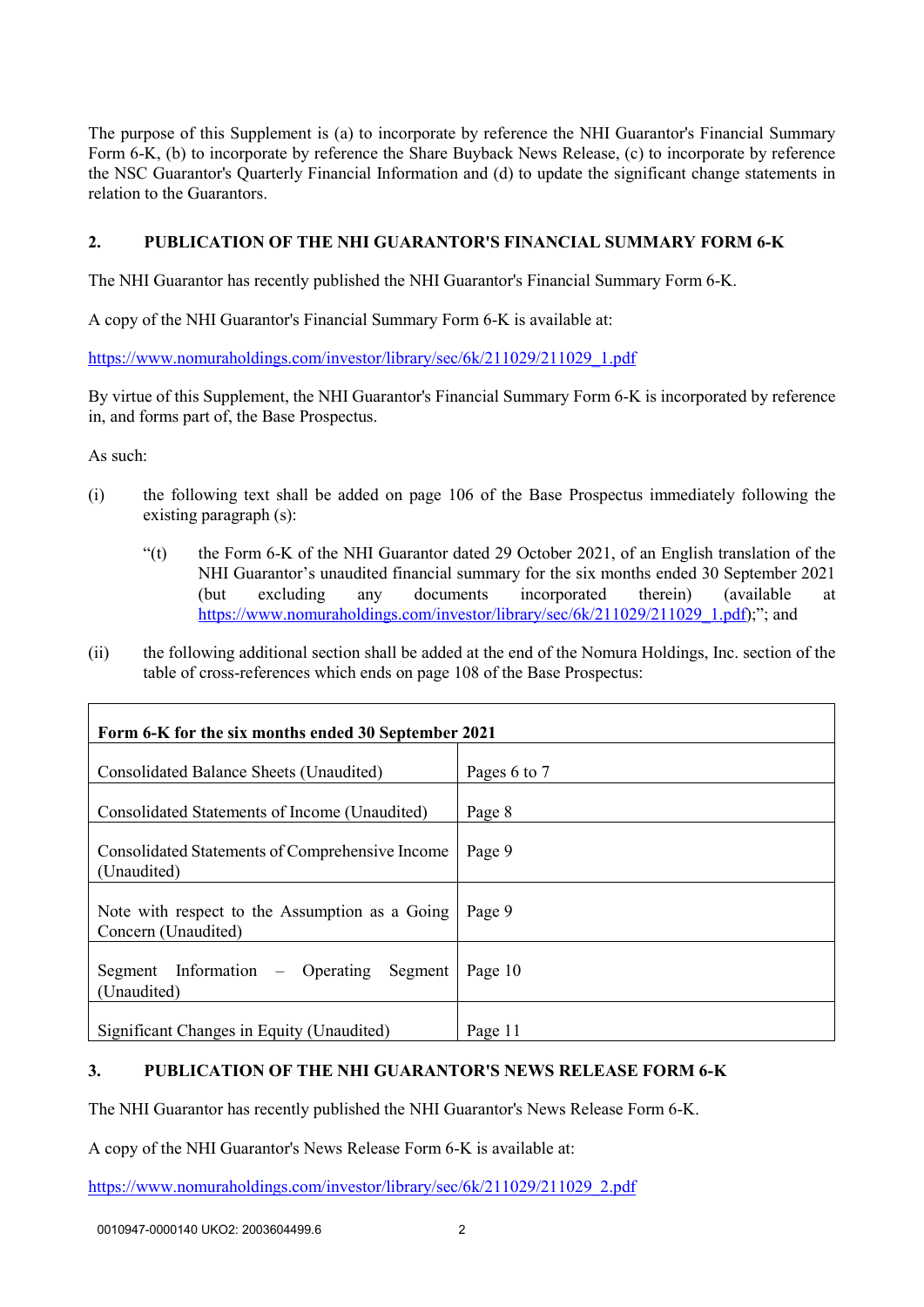By virtue of this Supplement, the Share Buyback News Release on page 9 of the NHI Guarantor's News Release Form 6-K pdf document is incorporated by reference in, and forms part of, the Base Prospectus.

As such:

- (i) the following text shall be added on page 106 of the Base Prospectus immediately following the new paragraph (t) (inserted as described at paragraph 2(i) above):
	- "(u) the News Release entitled "Nomura Approves Share Buyback Program", as contained in a Form 6-K of the NHI Guarantor dated 29 October 2021 (available at [https://www.nomuraholdings.com/investor/library/sec/6k/211029/211029\\_2.pdf\)](https://www.nomuraholdings.com/investor/library/sec/6k/211029/211029_2.pdf);"; and
- (ii) the following additional section shall be added at the end of the Nomura Holdings, Inc. section of the table of cross-references which ends on page 108 of the Base Prospectus:

| News Release entitled "Nomura Approves Share Buyback Program" (on Form 6-K) |                                                                     |
|-----------------------------------------------------------------------------|---------------------------------------------------------------------|
| Nomura Approves Share Buyback Program                                       | Page 9 of the NHI Guarantor's News Release Form<br>6-K pdf document |

### **4. PUBLICATION OF THE NSC GUARANTOR'S QUARTERLY FINANCIAL INFORMATION**

The NSC Guarantor has recently published the NSC Guarantor's Quarterly Financial Information.

A copy of the NSC Guarantor's Quarterly Financial Information is available at:

[https://www.nomuraholdings.com/company/group/nsc/pdf/2022\\_2q.pdf](https://www.nomuraholdings.com/company/group/nsc/pdf/2022_2q.pdf)

By virtue of this Supplement, the NSC Guarantor's Quarterly Financial Information is incorporated by reference in, and forms part of, the Base Prospectus.

As such:

- (i) the following text shall be added on page 106 of the Base Prospectus immediately following the new paragraph (u) (inserted as described at paragraph 3(i) above):
	- $\mathcal{L}(v)$  the English translation of the Japanese language unaudited quarterly financial information for the six months ended 30 September 2021 of the NSC Guarantor as published on 29 October 2021 (available at [https://www.nomuraholdings.com/company/group/nsc/pdf/2022\\_2q.pdf\)](https://www.nomuraholdings.com/company/group/nsc/pdf/2022_2q.pdf)."; and
- (ii) the following additional section shall be added at the end of the Nomura Securities Co., Ltd. section of the table of cross-references which ends on page 109 of the Base Prospectus:

| Unaudited Quarterly Financial Information for the six months ended 30 September 2021 (English<br>translation) |        |  |
|---------------------------------------------------------------------------------------------------------------|--------|--|
| Unaudited Unconsolidated Balance Sheets                                                                       | Page 1 |  |
| Unaudited Unconsolidated Statements of Income                                                                 | Page 1 |  |